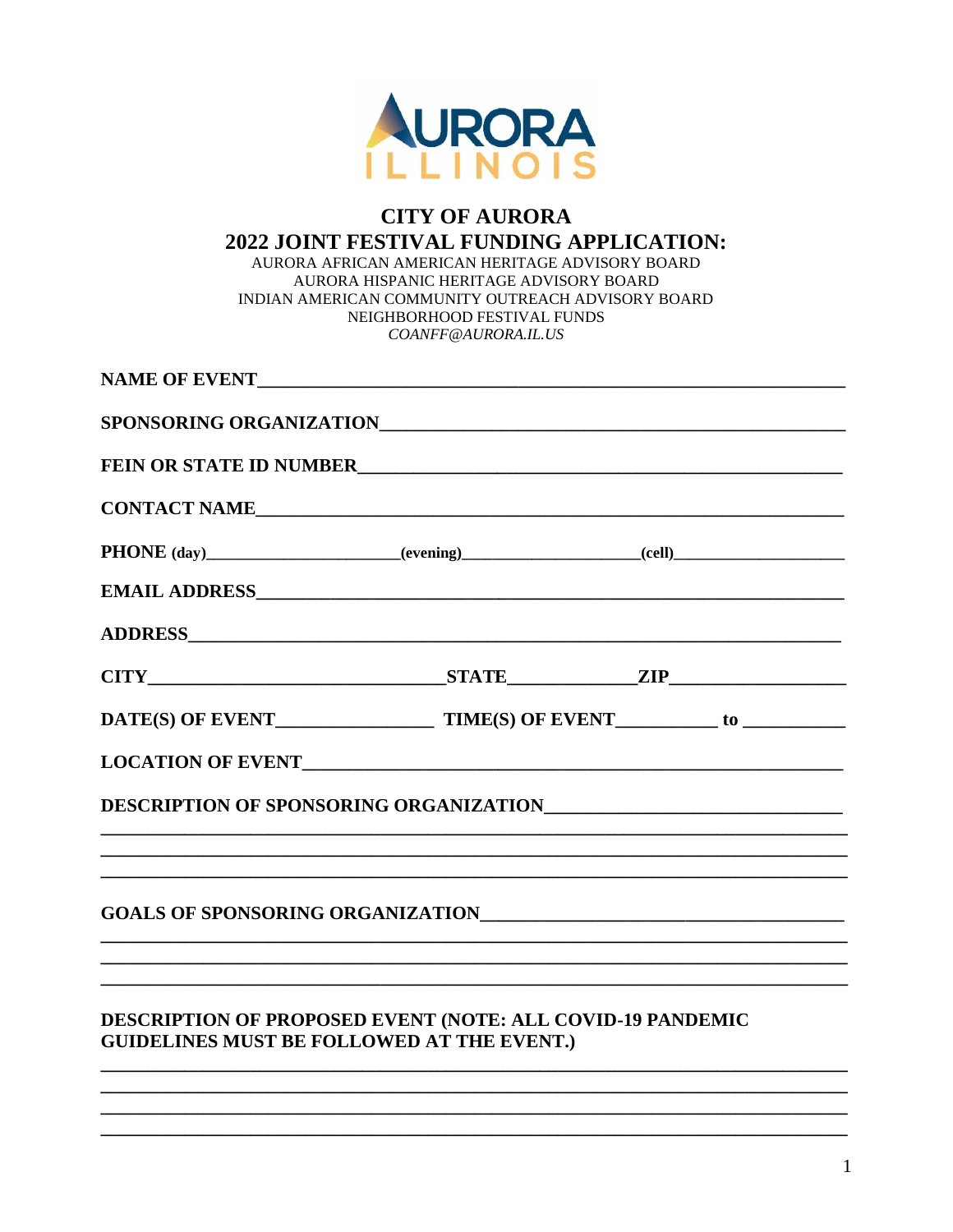|  | PLEASE CHECK ALL FUNDING SOURCE REQUESTS FOR THIS EVENT: |  |  |
|--|----------------------------------------------------------|--|--|
|  |                                                          |  |  |

| AFRICAN AMERICAN HERITAGE ADVISORY BOARD (Event embraces,<br>preserves and promotes the Heritage and contributions of African Americans)                           |          |  |  |  |  |
|--------------------------------------------------------------------------------------------------------------------------------------------------------------------|----------|--|--|--|--|
| HISPANIC HERITAGE ADVISORY BOARD (Event embraces, preserves and<br>promotes the Heritage and contributions of Hispanic Americans)                                  |          |  |  |  |  |
| INDIAN AMERICAN COMMUNITY OUTREACH ADVISORY BOARD<br>(Event embraces, preserves and promotes the Heritage and contributions of Indian<br>Americans)                |          |  |  |  |  |
| NEIGHBORHOOD FESTIVAL FUNDS (Public event designed to educate, benefit,<br>communicate, organize and/or connect Aurora residents to build a sense of<br>community) |          |  |  |  |  |
| ARE FUNDS BEING SOUGHT FROM OTHER CITY SOURCES (E.G. WARD FUNDS)?<br>NO. IF YES, PLEASE IDENTIFY THE OTHER CITY SOURCES:<br>YES                                    |          |  |  |  |  |
|                                                                                                                                                                    |          |  |  |  |  |
| <b>EVENT FUNDING SOURCES:</b>                                                                                                                                      | \$       |  |  |  |  |
|                                                                                                                                                                    | \$       |  |  |  |  |
|                                                                                                                                                                    | \$<br>\$ |  |  |  |  |
|                                                                                                                                                                    | \$       |  |  |  |  |
|                                                                                                                                                                    |          |  |  |  |  |
| <b>TOTAL</b>                                                                                                                                                       |          |  |  |  |  |
| HAS THE EVENT BEEN HELD IN THE PAST? $\int$ [YES] [NO                                                                                                              |          |  |  |  |  |
| IF YES, IN WHAT YEAR WAS THE LAST TIME YOU HELD THE EVENT?_______                                                                                                  |          |  |  |  |  |
| WHAT WAS THE TOTAL EVENT ATTENDANCE THE LAST TIME YOU HELD<br>THE EVENT?_____________                                                                              |          |  |  |  |  |
| ARE YOU REQUESTING A COMMUNITY SERVICES BOOTH OR TABLE AT THE<br><b>EVENT?</b><br>$ {\rm \,}$ YES $ $<br>$\overline{\mathbf{N}}$                                   |          |  |  |  |  |